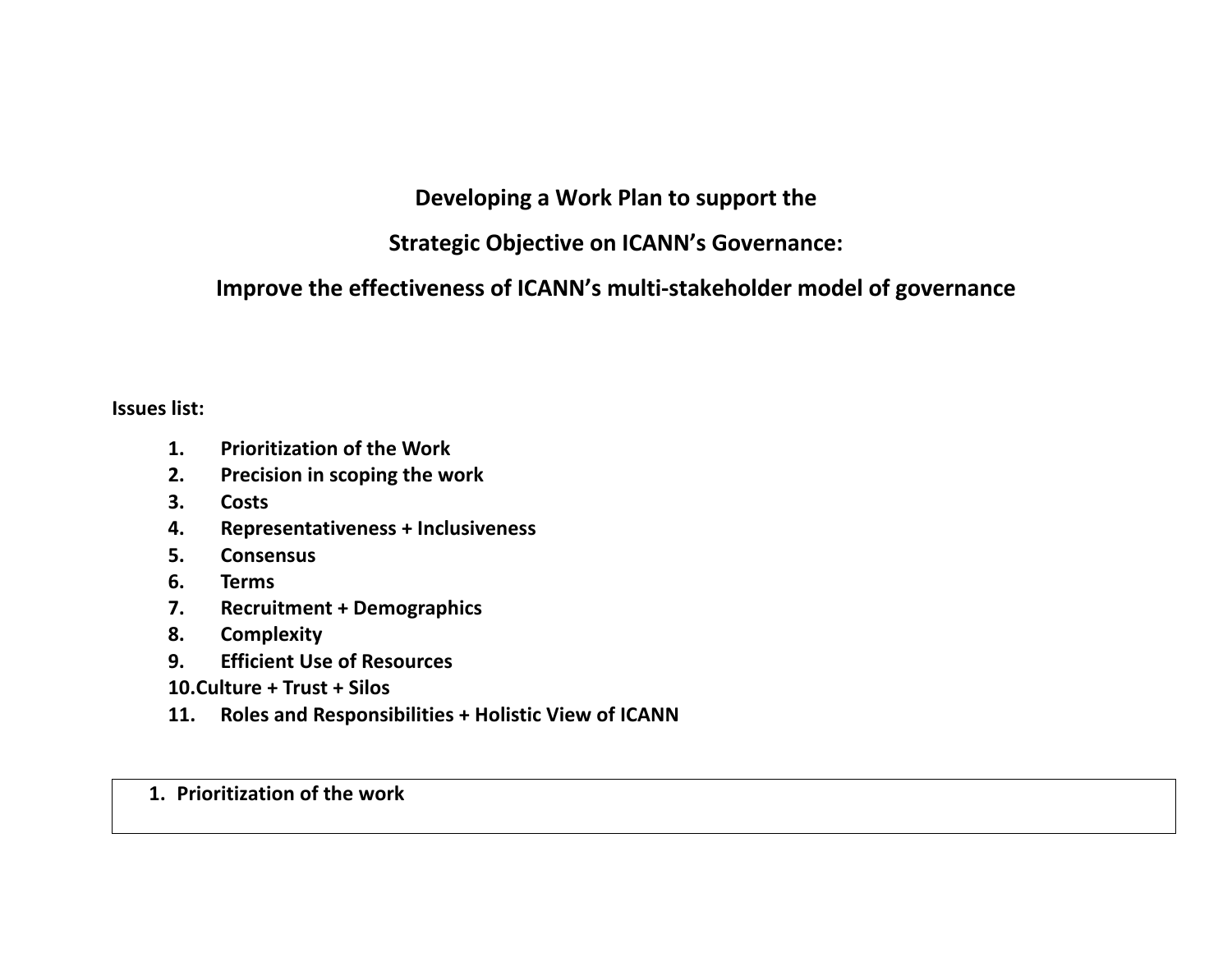**There is no agreed-upon working method or approach to set ICANN-wide priorities which is one cause of the current strain on community resources. This impacts the entire ICANN ecosystem, causing the community and org to be reactive, and affects ICANN's ability to produce policies and work in a timely manner. It also reinforces silos and a silo mentality where volunteers may not share the same sense of prioritization and common purpose about the work across the community. It is critical to develop a process, working method or approach to prioritizing ICANN's overall work along with an approach to reinforce those priorities over the course of time.**

| <b>Existing solutions or solutions being developed or</b> | Who should take on the task   Prioritization of the issue |  |
|-----------------------------------------------------------|-----------------------------------------------------------|--|
| through other work streams                                | of developing a solution?                                 |  |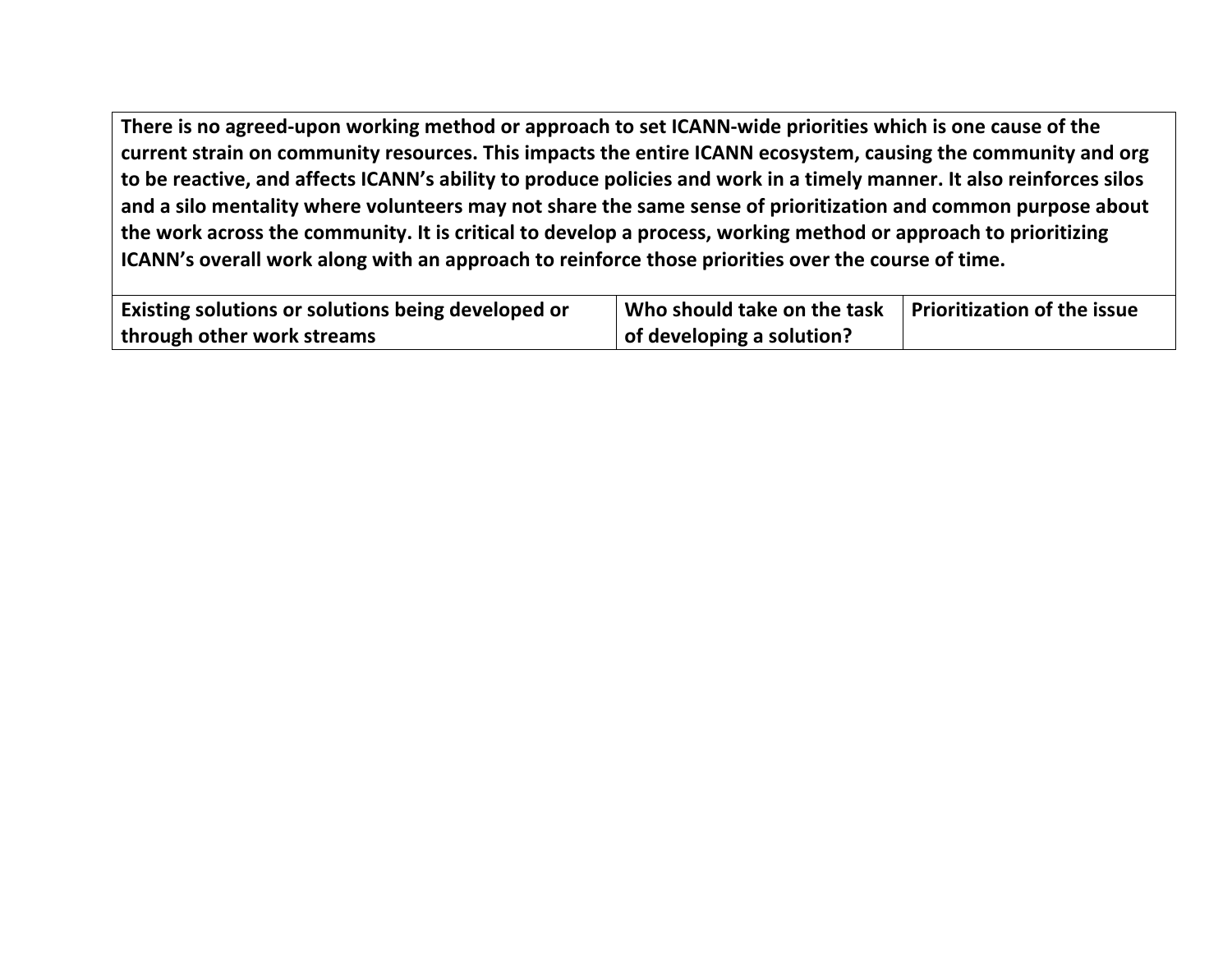| Noting the Board's role in the                                                                                                                             | $1 -$ This is a high priority                                                                                                                                                 |
|------------------------------------------------------------------------------------------------------------------------------------------------------------|-------------------------------------------------------------------------------------------------------------------------------------------------------------------------------|
| context of finances,<br><b>Community input also</b><br>reflected the view that the<br><b>Community should set</b><br><b>ICANN's overall priorities.</b>    | issue that must be<br>addressed to improve the<br>effectiveness and efficiency<br>of ICANN's MSM.                                                                             |
| Suggestion:<br>AC/SO Chairs should take on<br>the task of developing an<br>approach to prioritization. A<br>community-wide view is                         | $2$ – This issue is a priority<br>and it can be fully and<br>effectively addressed by a<br>solution(s) that is being<br>developed in another work<br>stream in the community. |
| critical to address this issue.<br>This work could be<br>complimentary to work done<br>by the Board in response to a<br>potential ATRT3<br>recommendation. | 3 - This issue is not a<br>priority and need not be<br>addressed to improve the<br>effectiveness and efficiency<br>of ICANN's MSM.                                            |
|                                                                                                                                                            |                                                                                                                                                                               |

 $\overline{\phantom{0}}$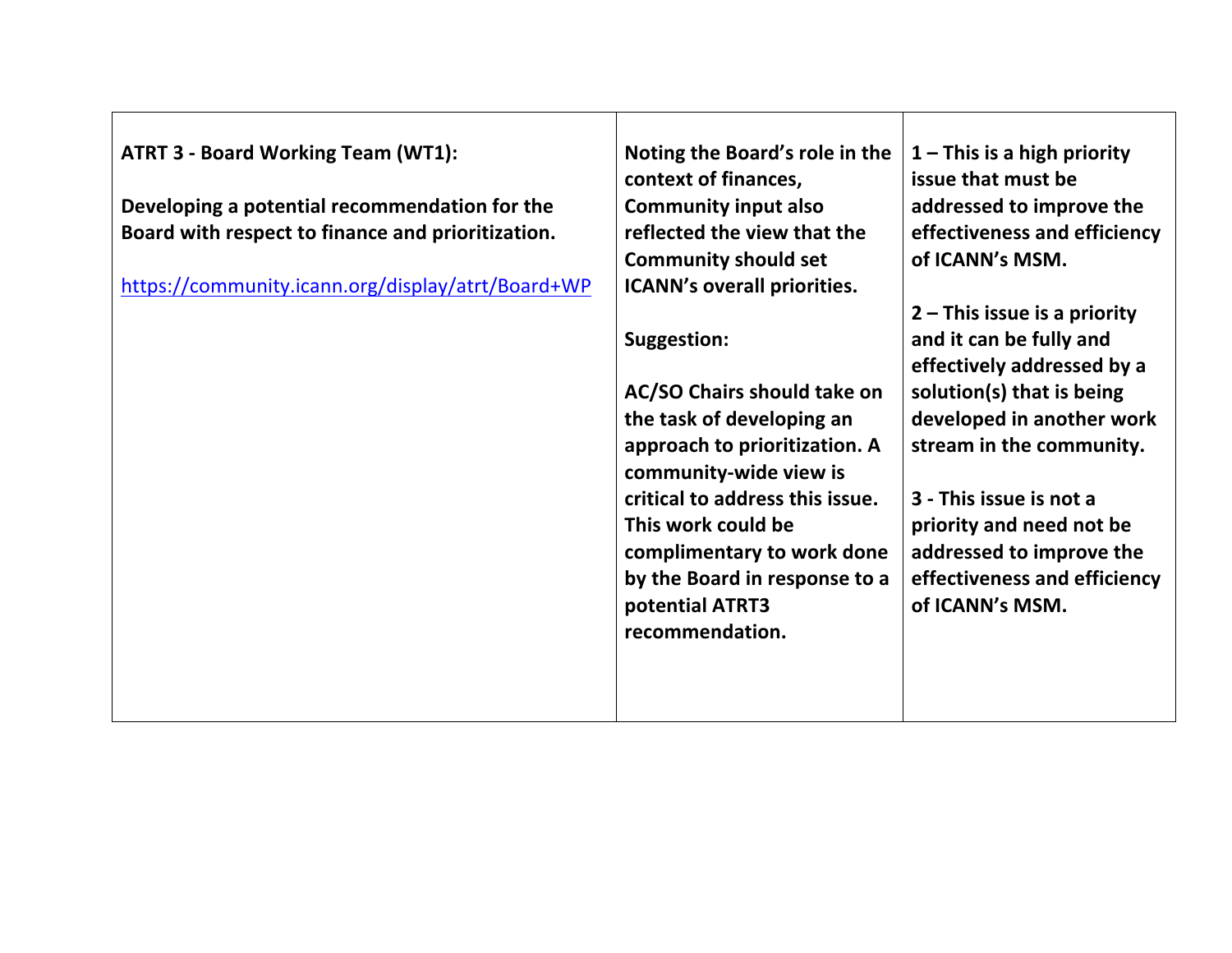## **2. Precision in Scoping Work**

**Precision in scoping work is a critical work process step that supports the efficient use of resources, proper planning, timely decision-making and the delivery of policies and other work product on time. Failure to properly scope work has led to delays in delivering work, duplication of work and implementation issues after the fact. In the ICANN ecosystem, there is no current common, disciplined approach to scoping work. This impacts ICANN's ability to service its mission, and contributes to inefficient use of resources and volunteer burnout. It is important that ICANN take a thoughtful, consistent approach to scoping work across the entire ecosystem to help address these issues.** 

| Existing solutions or solutions being developed or<br>through other work streams                                                                             | Who should take on the task<br>of developing a solution?                                                 | <b>Prioritization of the issue</b>                                                                                              |
|--------------------------------------------------------------------------------------------------------------------------------------------------------------|----------------------------------------------------------------------------------------------------------|---------------------------------------------------------------------------------------------------------------------------------|
| GNSO PDP 3.0 will address precision in scoping the<br>work for GNSO PDPs<br><b>PDP 3.0 Implementation Plan</b>                                               | Should the GNSO approach<br>to precision in scoping the<br>work for GNSO PDPs be<br>considered for other | $1$ – This is a high priority issue<br>that must be addressed to<br>improve the effectiveness and<br>efficiency of ICANN's MSM. |
| #11. Enforce deadlines and ensure bite size pieces<br>https://gnso.icann.org/sites/default/files/file/field-<br>file-attach/pdp-implementation-plan-10dec18- | processes and work teams in<br><b>ICANN?</b>                                                             | $2$ – This issue is a priority and it<br>can be fully and effectively                                                           |
| en.pdf                                                                                                                                                       | Should another entity take<br>on the task of developing a<br>solution or approach to                     | addressed by a solution(s) that<br>is being developed in another<br>work stream in the                                          |
|                                                                                                                                                              | precision in scoping the<br>work? (E.g. AC, SO,<br>Community-as a-whole,<br>Board, Org)                  | community.<br>3 - This issue is not a priority<br>and need not be addressed to                                                  |